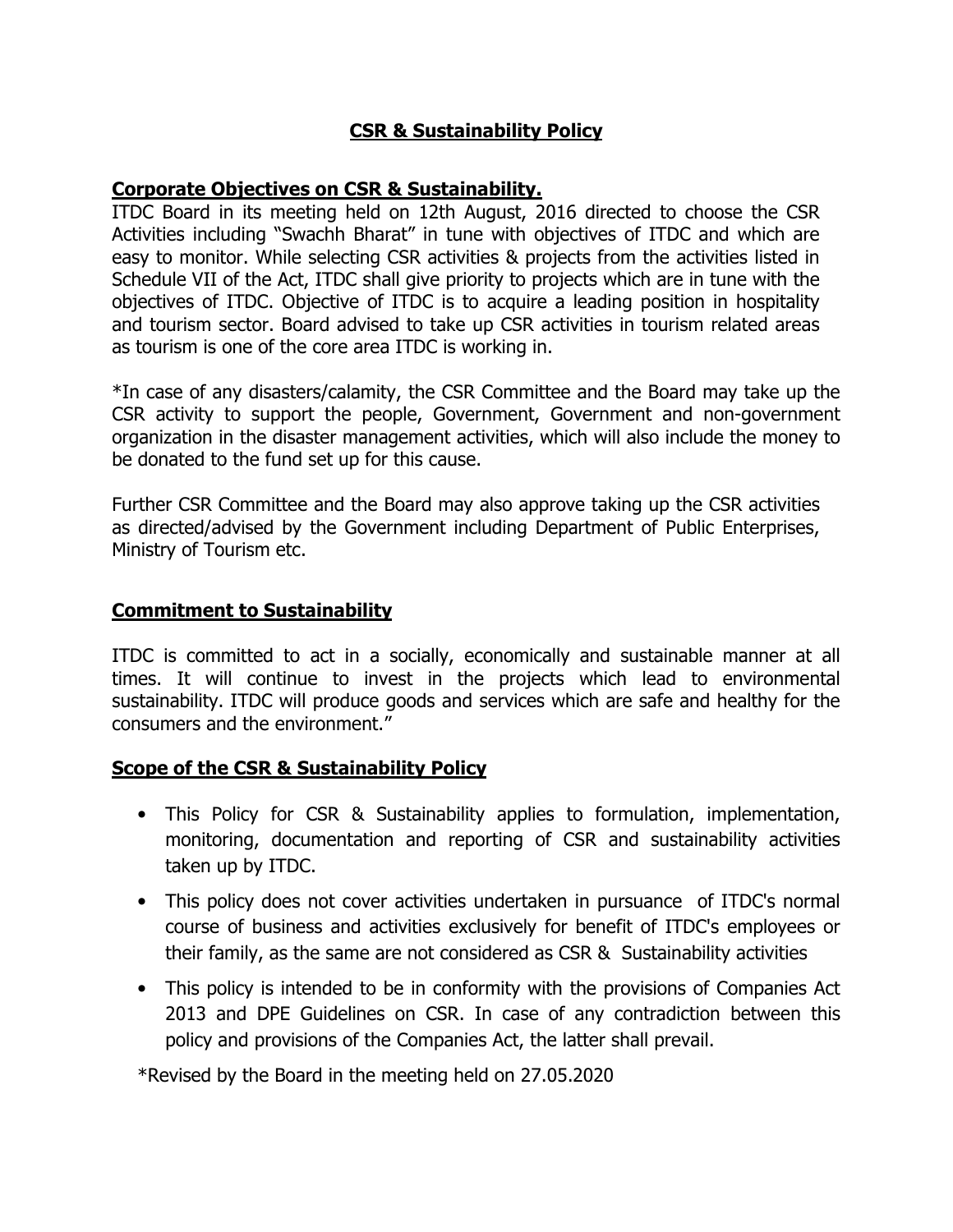• Any new provision arising out of amendments to Companies Act, 2013 or rules made there under shall be construed to be a part of this policy. However, such new provisions shall be specifically incorporated in thepolicy.

### Institutional Set Up

In line with the Companies Act, 2013, the institutional set up is as follows:

4.3.1 A Corporate Social Responsibility Committee of the Board ('the CSR Committee') has been constituted consisting of three i.e. C&MD, Director (C&M) and one Independent Director.

Role & Responsibilities of the Corporate Social Responsibility Committee

• Formulation & recommendation to the Board, a Corporate Social Responsibility Policy, which shall indicate the activities to be undertaken by the company asspecified in Schedule VII of the Act

• Monitor CSR policy of the Company from time to time

• Recommendation of the amount of expenditure to be allocated for activities as perSchedule VII

• Recommend/review of CSR projects / programs / proposals, falling within the purview of Schedule VII of the Act.

• Institute a transparent monitoring mechanism for implementation of the CSR projects/ programs / activities undertaken by the company

• Approve the content of annual report on CSR activities as per proforma given in the Rules, inter-alia covering responsibility statement that the implementation andmonitoring of CSR Policy, is in compliance with CSR objectives and Policy of thecompany;

• Chairman CSR Committee will sign the annual report on CSR activities to be included in the Board's Report;

• Comply with the other requirements on Corporate Social Responsibility and Sustainability as amended from time to time.

4.3.3 The ultimate discretion in the selection and implementation of CSR activities is that ofthe Board of Directors of ITDC who take the decision in the best interest of the Company, keeping in view the objectives of ITDC, organizational capability and resource capacity.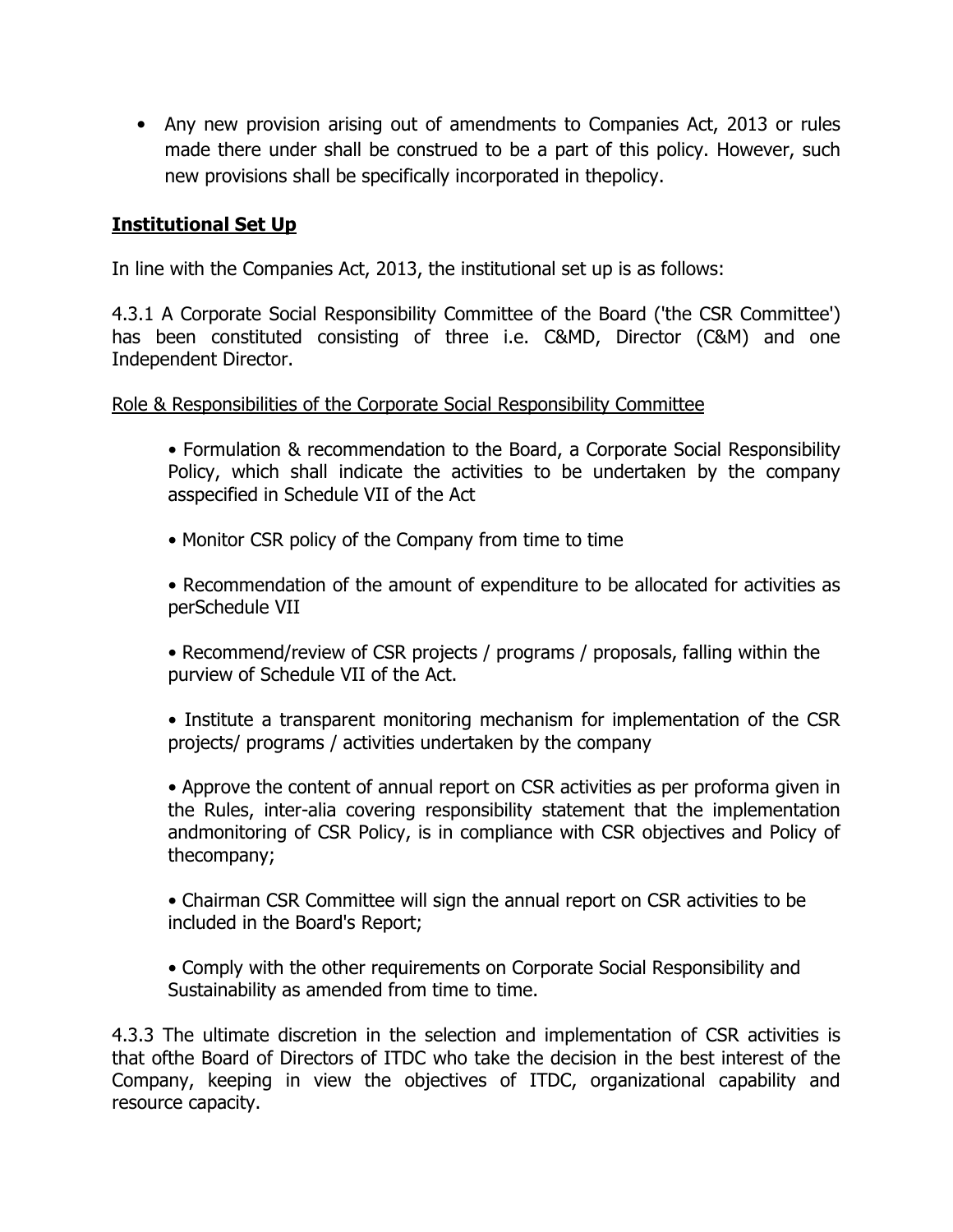#### Role & Responsibilities of the Board

• To approve CSR Policy for the Company, after taking into account recommendations made by CSR Committee of the Board, and disclose the contents of such policy in its report.

• To ensure that activities in its CSR policy are related to activities included in Schedule VII,

• To ensure spending of at least 2% of average net profits of the company made during three immediately preceding financial years. If the company fails to spend such amount, the Board shall, in its report, specify the reasons for not spending theamount.

#### CSR Programme formulation

CSR programme undertaken by ITDC include activities specified in Schedule VII of the Companies Act 2013 & rules made there under.

Focus area of CSR programme/project is "Swachh Bharat" in relation to Tourism & Hospitality. ITDC would undertake CSR activities preferably in historical monuments and tourist spots of national importance, with the motto of Swachh Smarak, Swachh Paryatan and Swachh Bharat. Preference for CSR activities would be given to local areas (within the district) around ITDC's operations, ensuring that majority CSR funds are spent for activities in local areas.

The Company would prepare an annual plan for each year within above defined scope and within the budgetary provisions, which will be placed before the Board for approval, as the case may be.The target beneficiaries, the local authorities, professionals and institutions etc. involvedin similar activities if need be, may be consulted/ associated in the process of planningand implementation of the CSR programmes.

Adequate care is taken to ensure that there is no duplication of CSR & Sustainability projects with that of government's programmes.

The Company will abstain from carrying out following activities under CSR:

- i) Activities concerned with religion like construction of temple/mosque etc.
- ii) Activities disturbing social harmony in any manner.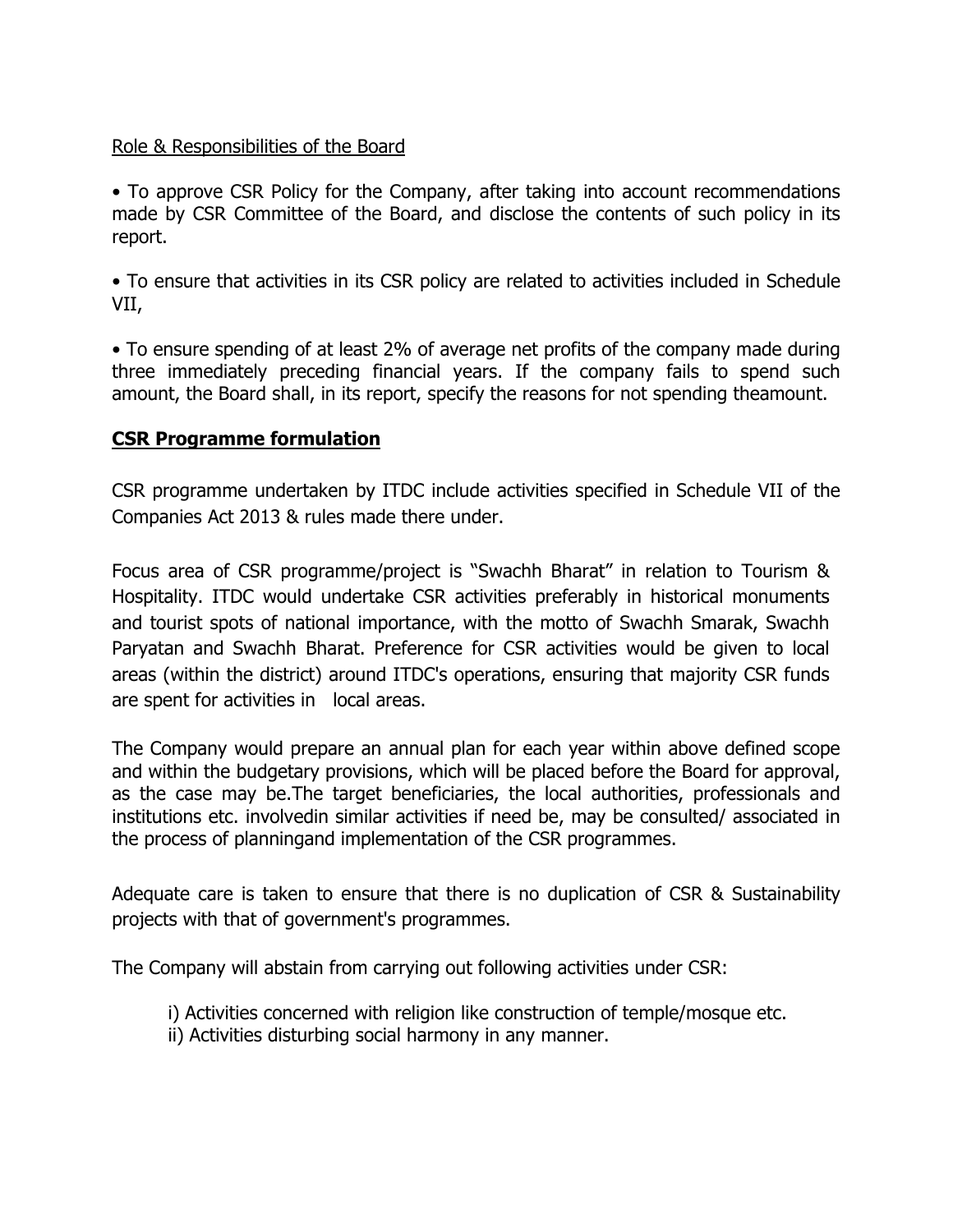#### Fund Allocation & Expenditure

In line with the requirement of the Companies Act 2013, ITDC is to spend two percent of the average net profits (to be calculated in accordance with the provisions of Section 198 the Companies Act, 2013) made during the three immediately preceding financial years, for CSR activities/projects.

Funds allocated are earmarked for CSR & Sustainability programs/ activities approved by CSR Committee. ITDC endeavours to fully spend the funds annually allocated for CSR activities/ projects.The un-utilized amount if any, will not lapse, if not spent in that year and will be carried over to the next year which may accumulate for expenditure on CSR activities, which were planned for implementation in the previous year, but could not be completed due to some reason.

Any expenditure incurred by ITDC on the activities relating to corporate social responsibility referred to in section 135 of the Companies Act, 2013 shall not be deemed to be an expenditure incurred by ITDC for the purposes of the business orprofession.

CSR expenditure shall include all expenditure including contribution to corpus for projects or programs relating to CSR activities approved by the Board on the recommendations of its CSR Committee, but does not include any expenditure on an item not in conformity or not in line with activities which fall within the purview of Schedule VII of the Act.

Surplus arising out of any CSR projects/ activities does not form part of business profit of ITDC.

#### CSR Programme Implementation

CSR Projects are generally executed and implemented through in-house department. ITDC shall strive to fully exploit their core competence and mobilize their resourcecapabilities in the implementation of CSR activities / projects, as also to align CSRand Sustainability policy with their business policies and strategies to the extentpossible, and shall select such CSR activities / projects which can be bettermonitored through in-house expertise. Wherever required assistance/collaboration of local authorities associated with the chosen destination would also be taken.

#### **Monitoring**

Monitoring would be done to ensure timely completion of activities and to achieve deliverables. Regular reviews of CSR Project would be done by a designated officer of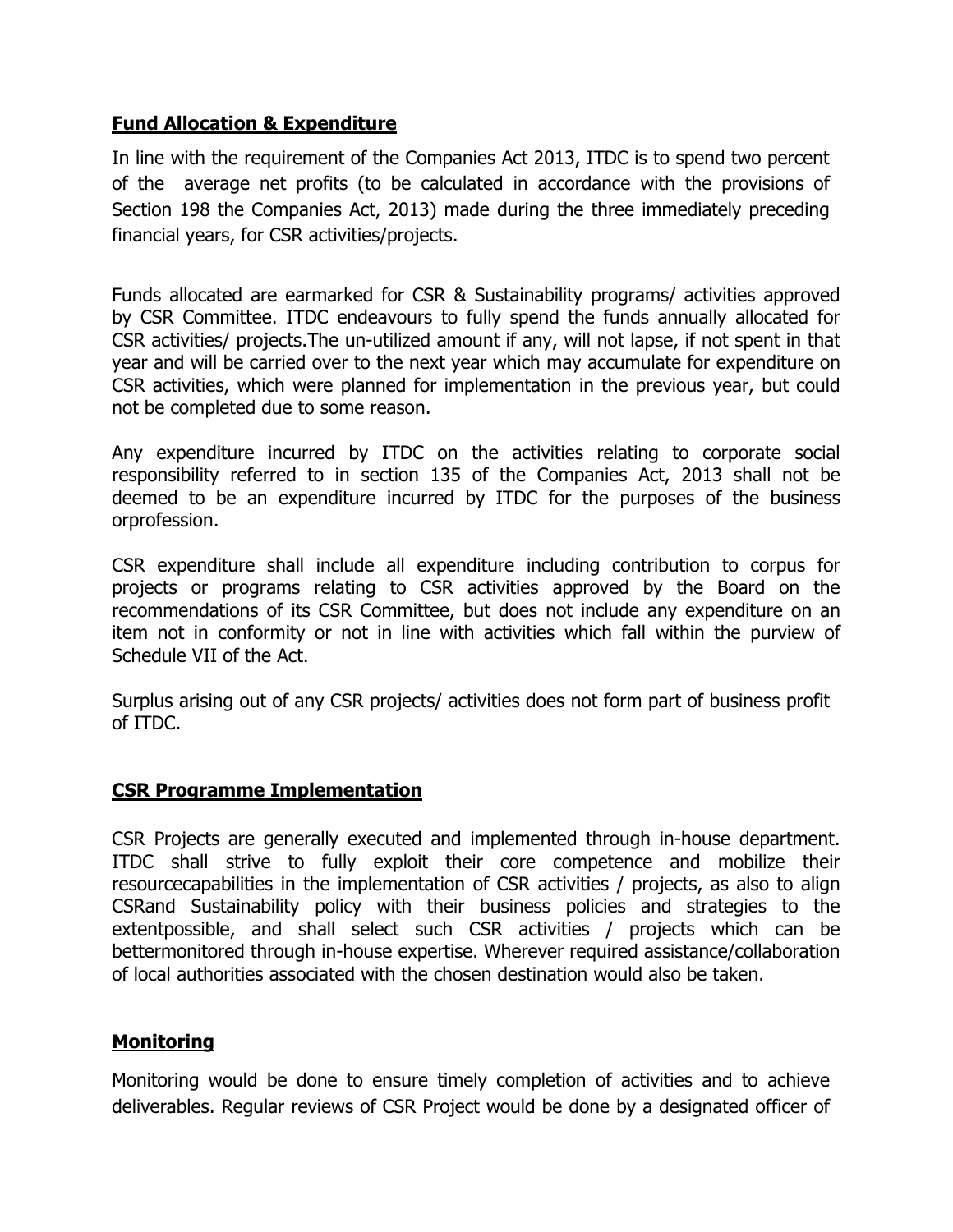the Corporation, wherein performance would be assessed, bottlenecks would be identified and remedial measures of CSR project would be taken.

### Reporting

CSR & Sustainability activities undertaken by ITDC are disseminated to the stakeholders through Company's Annual Report. These reports are made available in public domain by uploading them on ITDC website.

The CSR & Sustainability Policy is uploaded on the Company's website. Further CSR Activities approved by the Board will also be displayed on Company's website.

The Board's report under Section 134(3) of the Act shall disclose:-

(i) composition of the Corporate Social Responsibility Committee of the Board

(ii) details about the policy implemented by the company oncorporate social responsibility during the year

(iii) the contents of CSR Policy in CSR Report

The Company may publish a Corporate Brochure from time to time, highlighting the CSR initiatives undertaken, for dissemination to various stakeholders.

# **Text of Section 135 of the Companies Act, 2013**

#### 135. Corporate Social Responsibility

(1) Every company having net worth of rupees five hundred crore or more, or turnover of rupees one thousand crore or more or a net profit of rupees five crore or more during [the immediately preceding financial year] shall constitute a Corporate Social Responsibility Committee of the Board consisting of three or more directors, out of which at least one director shall be an independent director.

[Provided that where a company is not required to appoint an independent director under sub-section (4) of section 149, it shall have in its Corporate Social Responsibility Committee two or more directors.]

(2) The Board's report under sub-section (3) of section 134 shall disclose the composition of the Corporate Social Responsibility Committee.

(3) The Corporate Social Responsibility Committee shall,—

a) formulate and recommend to the Board, a Corporate Social Responsibility Policy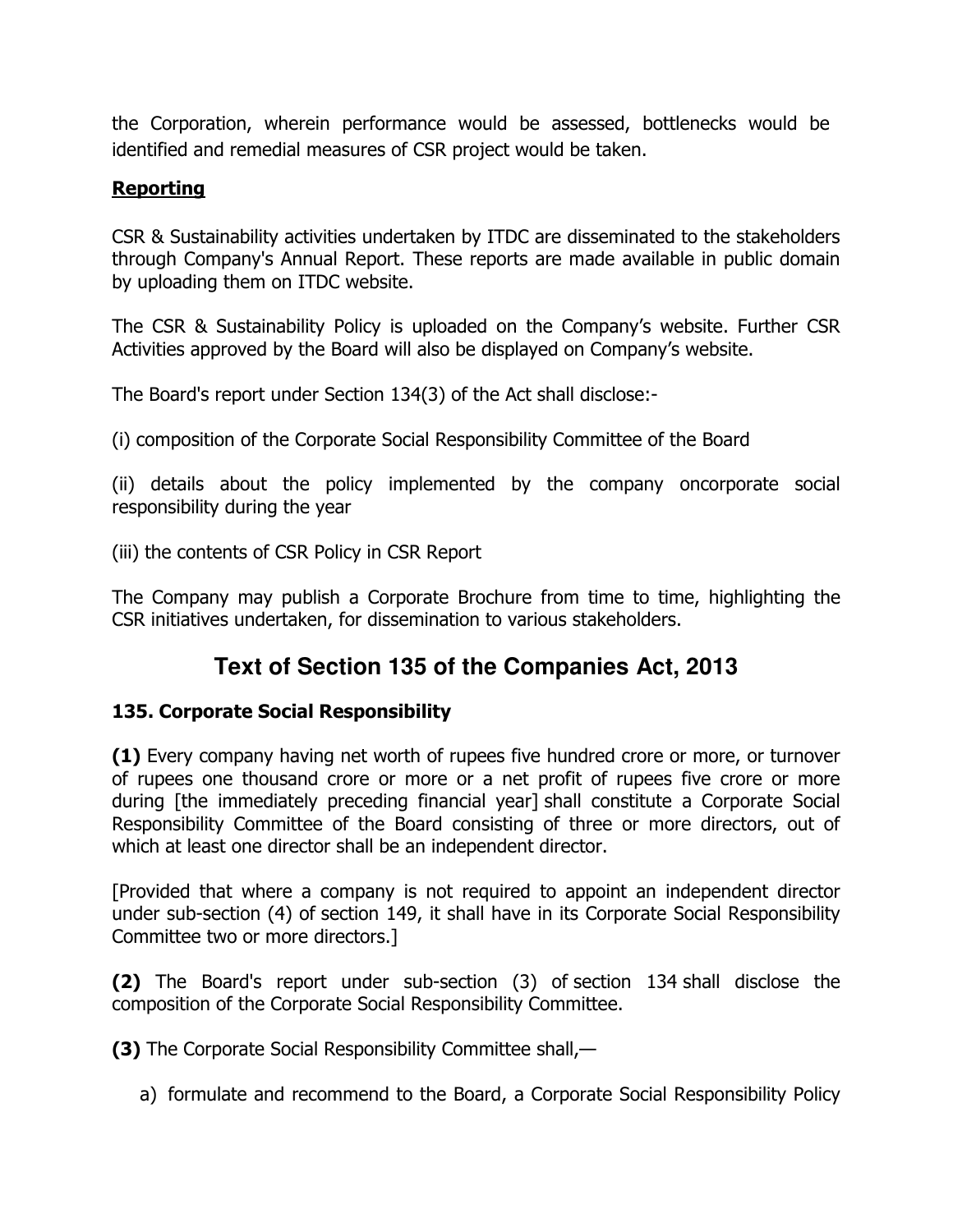which shall indicate the activities to be undertaken by the company [in areas or subject, specified in Schedule VII];

- b) recommend the amount of expenditure to be incurred on the activities referred to in clause (a); and
- c) Monitor the Corporate Social Responsibility Policy of the company from time to time
- (4) The Board of every company referred to in sub-section (1) shall,-
	- (a) after taking into account the recommendations made by the Corporate Social Responsibility Committee, approve the Corporate Social Responsibility Policy for the company and disclose contents of such Policy in its report and also place it on the company's website, if any, in such manner as may be prescribed; and
	- (b) Ensure that the activities as are included in Corporate Social Responsibility Policy of the company are undertaken by the company.

(5) The Board of every company referred to in sub-section (1), shall ensure that the company spends, in every financial year, at least two per cent. of the average net profits of the company made during the three immediately preceding financial years [or where the company has not completed the period of three financial years since its incorporation, during such immediately preceding financial years], in pursuance of its Corporate Social Responsibility Policy:

Provided that the company shall give preference to the local area and areas around it where it operates, for spending the amount earmarked for Corporate Social Responsibility activities:

Provided further that if the company fails to spend such amount, the Board shall, in its report made under clause (o) of sub-section (3) of section 134, specify the reasons for not spending the amount [and, unless the unspent amount relates to any ongoing project referred to in sub-section (6), transfer such unspent amount to a Fund specified in Schedule VII, within a period of six months of the expiry of the financial year].

Provided also that if the company spends an amount in excess of the requirements provided under this sub-section, such company may set off such excess amount against the requirement to spend under this sub-section for such number of succeeding financial years and in such manner, as may be prescribed

 [Explanation.—for the purposes of this section "net profit" shall not include such sums as may be prescribed, and shall be calculated in accordance with the provisions of section 198.]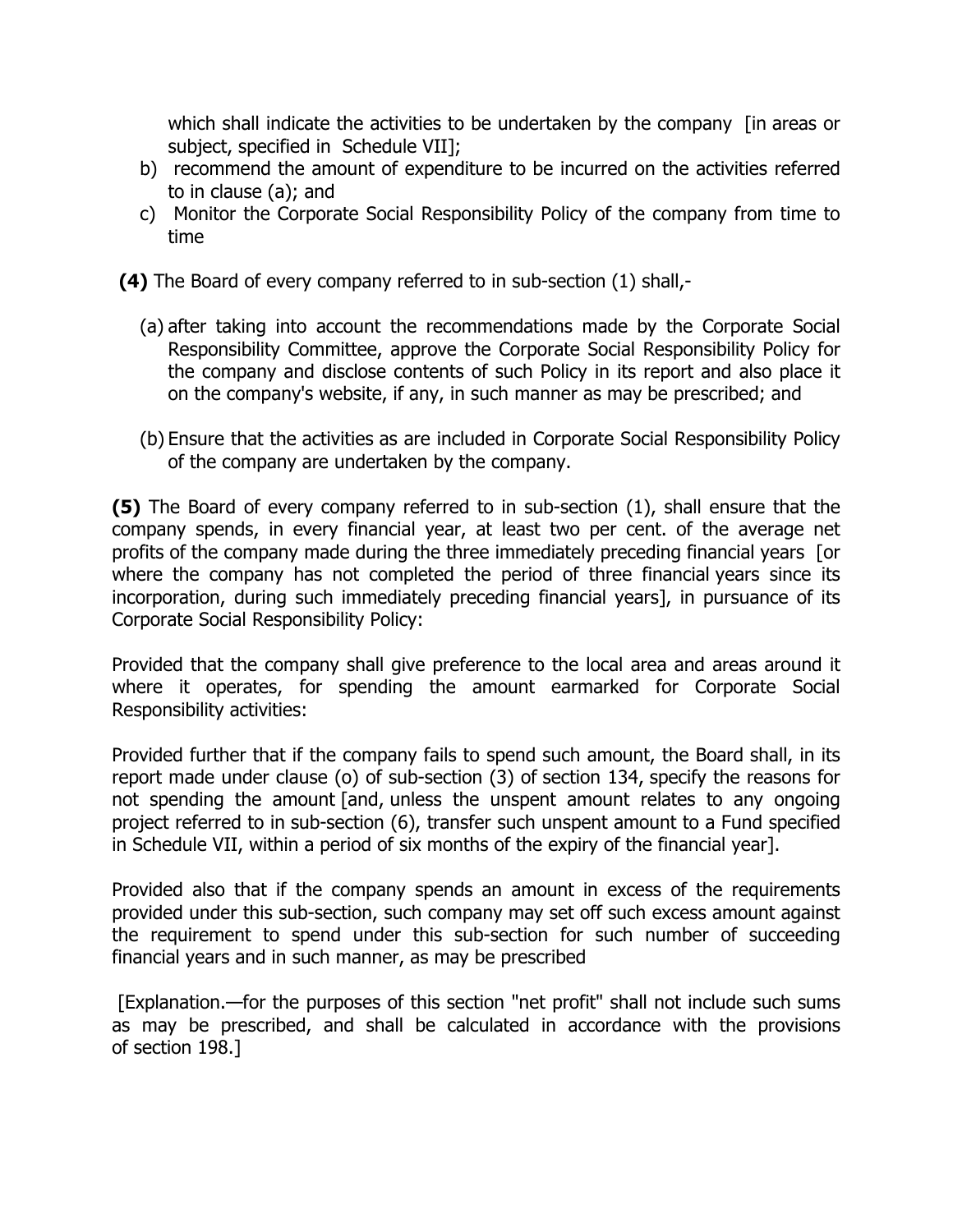(6) Any amount remaining unspent under sub-section (5), pursuant to any ongoing project, fulfilling such conditions as may be prescribed, undertaken by a company in persuance of its Corporate Social Responsibility Policy, shall be transferred by the company within a period of thirty days from the end of the financial year to a special account to be opened by the company in that behalf for that financial year in any scheduled bank to be called the Unspent Corporate Social Responsibility Account, and such amount shall be spent by the company in pursuance of its obligation towards the Corporate Social Responsibility Policy within a period of three financial years from the date of such transfer, failing which, the company shall transfer the same to a Fund specified in Schedule VII, within a period of thirty days from the date of completion of the third financial year.

(7) If a company is in default in complying with the provisions of sub-section (5) or sub-section (6), the company shall be liable to a penalty of twice the amount required to be transferred by the company to the Fund specified in Schedule VII or the Unspent Corporate Social Responsibility Account, as the case may be, or one crore rupees, whichever is less, and every officer of the company who is in default shall be liable to a penalty of one-tenth of the amount required to be transferred by the company to such Fund specified in Schedule VII, or the Unspent Corporate Social Responsibility Account, as the case may be, or two lakh rupees, whichever is less.]

(8) The Central Government may give such general or special directions to a company or class of companies as it considers necessary to ensure compliance of provisions of this section and such company or class of companies shall comply with such directions.]

(9) Where the amount to be spent by a company under sub-section (5) does not exceed fifty lakh rupees, the requirement under sub-section (1) for constitution of the Corporate Social Responsibility Committee shall not be applicable and the functions of such Committee provided under this section shall, in such cases, be discharged by the Board of Directors of such company.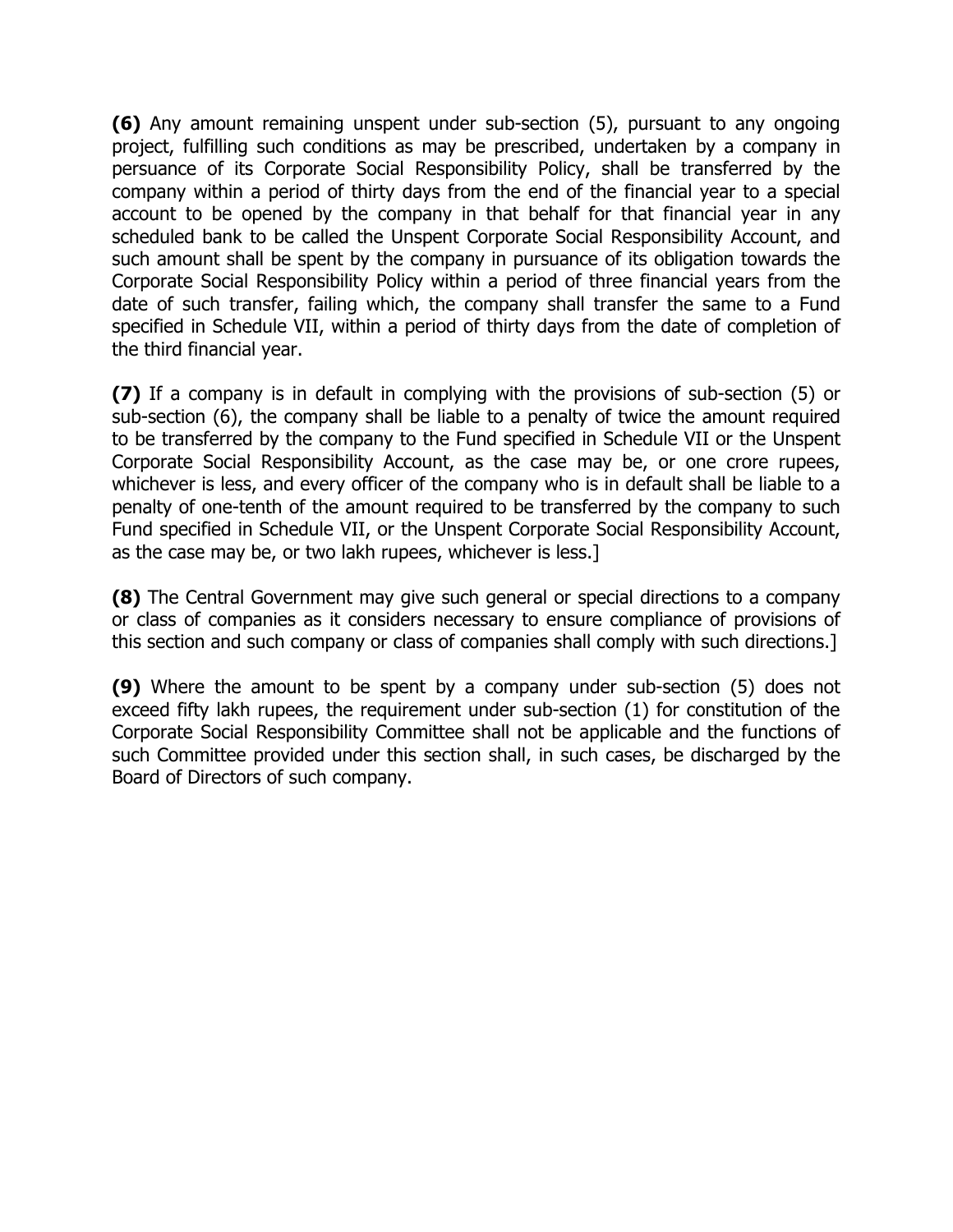#### **SCHEDULE VII (See Section 135)**

Activities which may be included by companies in their Corporate Social Responsibility Policies Activities relating to:—

 [(i) Eradicating hunger, poverty and malnutrition, [''promoting health care including preventive health care''] and sanitation [including contribution to the Swach Bharat Kosh set-up by the Central Government for the promotion of sanitation] and making available safe drinking water.

(ii) Promoting education, including special education and employment enhancing vocation skills especially among children, women, elderly and the differently abled and livelihood enhancement projects.

(iii) Promoting gender equality, empowering women, setting up homes and hostels for women and orphans; setting up old age homes, day care centres and such other facilities for senior citizens and measures for reducing inequalities faced by socially and economically backward groups.

(iv) ensuring environmental sustainability, ecological balance, protection of flora and fauna, animal welfare, agroforestry, conservation of natural resources and maintaining quality of soil, air and water [including contribution to the Clean Ganga Fund set-up by the Central Government for rejuvenation of river Ganga].

(v) protection of national heritage, art and culture including restoration of buildings and sites of historical importance and works of art; setting up public libraries; promotion and development of traditional art and handicrafts;

(vi) measures for the benefit of armed forces veterans, war widows and their dependents, [ Central Armed Police Forces (CAPF) and Central Para Military Forces (CPMF) veterans, and their dependents including widows];

(vii) Training to promote rural sports, nationally recognised sports, paralympic sports and Olympic sports;

(viii) contribution to the prime minister's national relief fund [or Prime Minister's Citizen Assistance and Relief in Emergency Situations Fund (PM CARES Fund)] or any other fund set up by the central govt. for socio economic development and relief and welfare of the schedule caste, tribes, other backward classes, minorities and women;

(ix) (a) Contribution to incubators or research and development projects in the field of science, technology, engineering and medicine, funded by the Central Government or State Government or Public Sector Undertaking or any agency of the Central Government or State Government; and

 (b) Contributions to public funded Universities; Indian Institute of Technology (IITs); National Laboratories and autonomous bodies established under Department of Atomic Energy (DAE); Department of Biotechnology (DBT); Department of Science and Technology (DST); Department of Pharmaceuticals; Ministry of Ayurveda, Yoga and Naturopathy, Unani, Siddha and Homoeopathy (AYUSH); Ministry of Electronics and Information Technology and other bodies, namely Defense Research and Development Organisation (DRDO); Indian Council of Agricultural Research (ICAR); Indian Council of Medical Research (ICMR) and Council of Scientific and Industrial Research (CSIR), engaged in conducting research in science, technology, engineering and medicine aimed at promoting Sustainable Development Goals (SDGs).